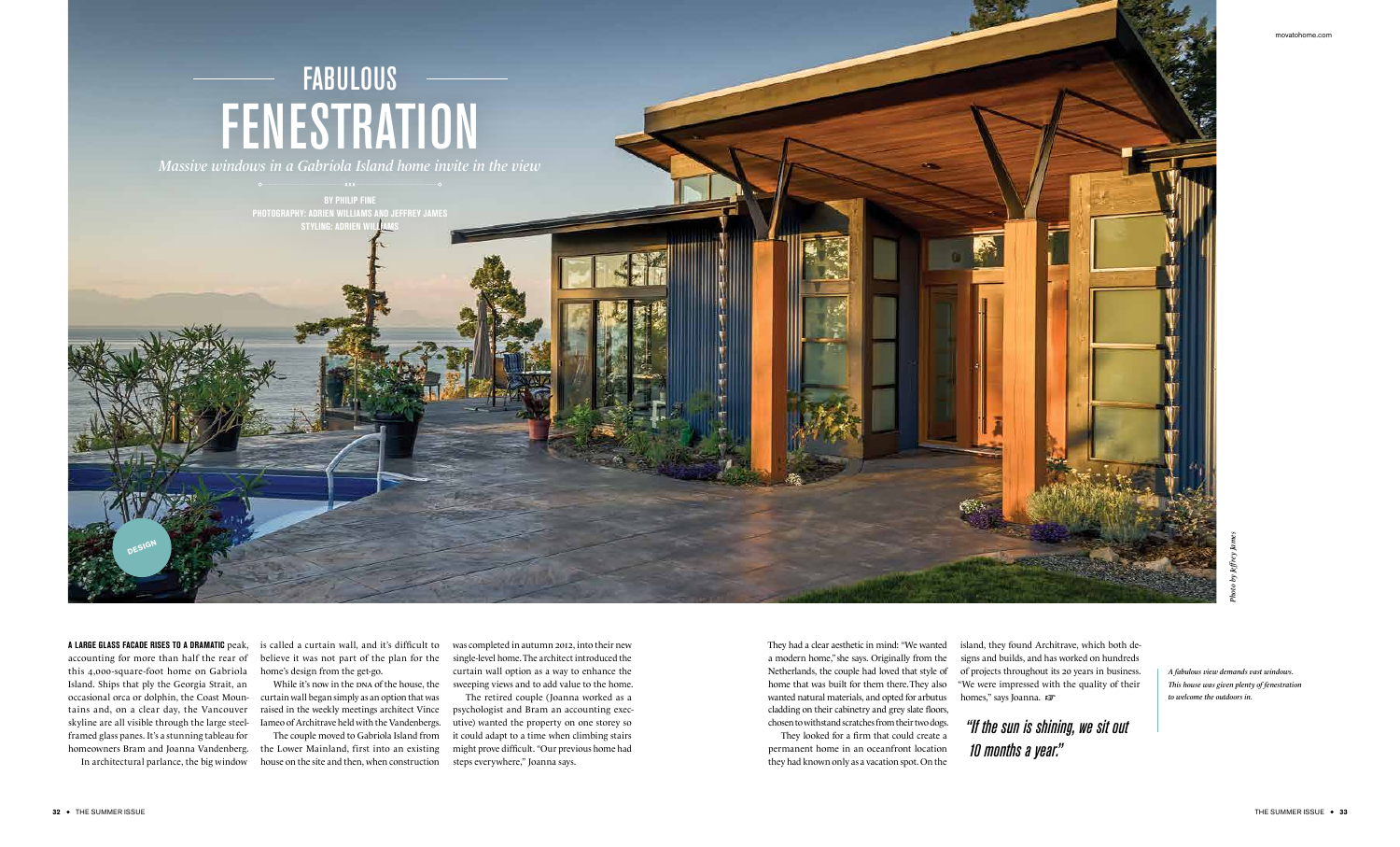![](_page_1_Picture_3.jpeg)

![](_page_1_Picture_4.jpeg)

*The roofline allows rainwater to be collected and piped into cisterns.*

![](_page_1_Picture_5.jpeg)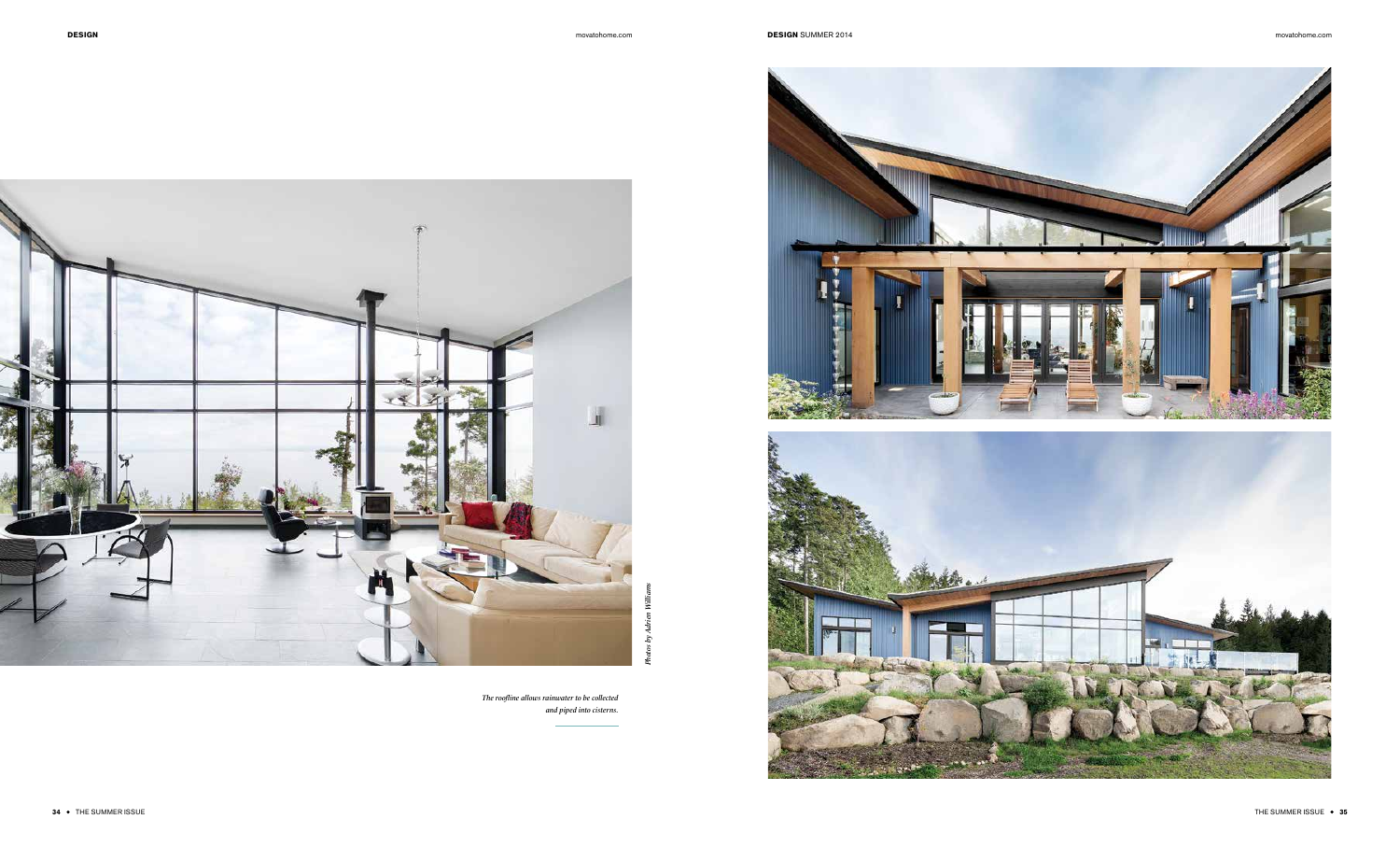Architrave proved how well they know the land, starting with its topography."There are not many flat landscapes on Gabriola Island," says Iameo, recalling how he had no choice but to dynamite an area to carve out a plateau for the house, one that would take advantage of the ocean view. The firm then terraced the land, creating retaining walls from the sandstone it had recovered.

Another logistical challenge came after the couple decided to keep the original home on the

property as a guest cottage. First, it had to be cut into three large pieces, two of which had to be transported up a hill from its location. "It almost tipped over," recalls Joanna, of the truck and its lopsided cargo. It was no easy feat, Iameo admits: "It took four to five hours to move it 250 feet." It arrived and, as his personal project, Bram has been turning the now-connected two large pieces into a place to which he'll be proud to welcome guests. The project is nearly complete. •

*Most of the kitchen cabinetry is arbutus; some cabinets are made of aluminum and glass. Kitchen countertop: Cosmic Black granite.*

![](_page_2_Picture_3.jpeg)

![](_page_2_Picture_4.jpeg)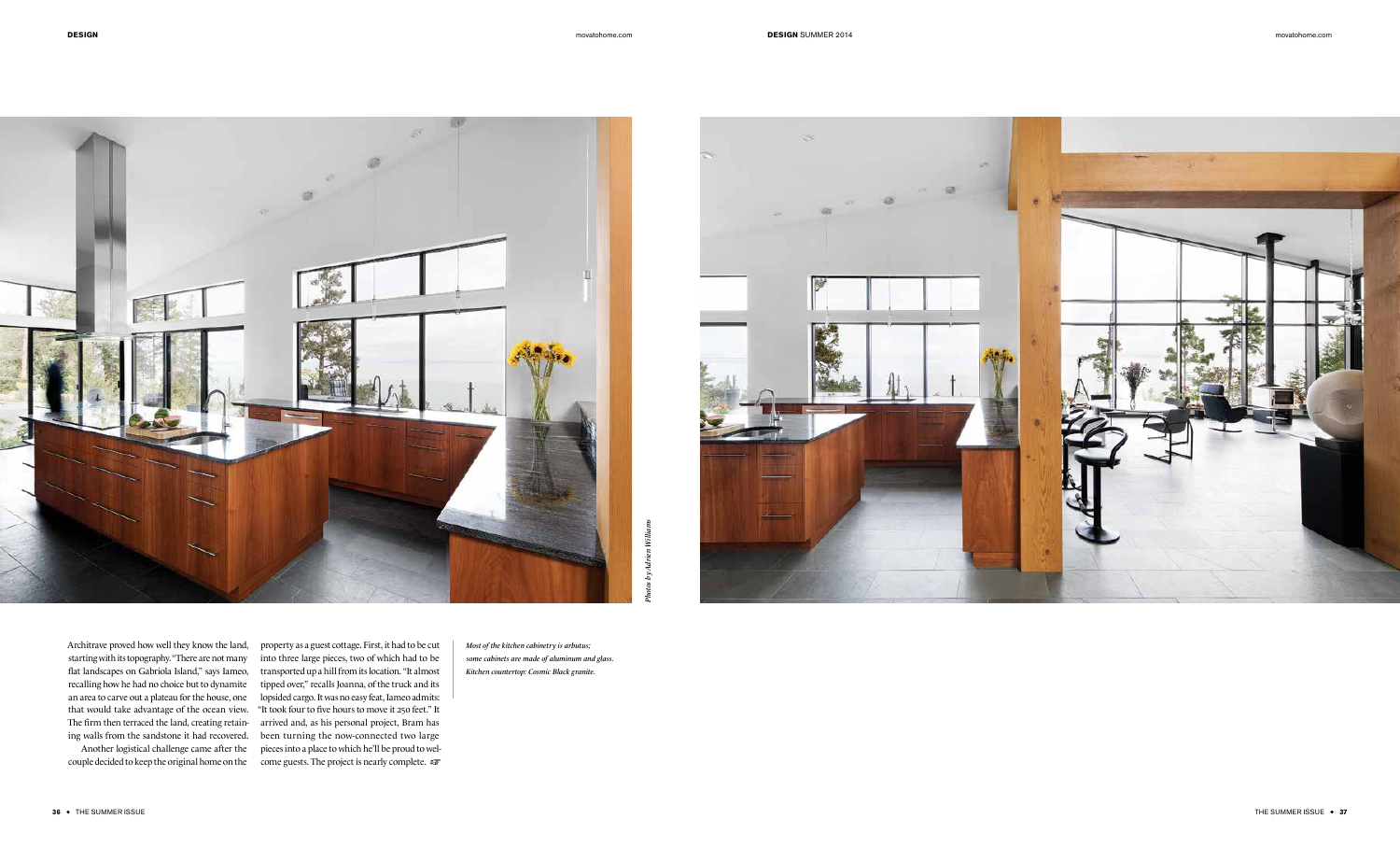## **DESIGN** movatohome.com **DESIGN** SUMMER 2014 movatohome.com **DESIGN** SUMMER 2014

*The flooring throughout the house has radiant heat from an air-to-water heating system.*

![](_page_3_Picture_3.jpeg)

![](_page_3_Picture_4.jpeg)